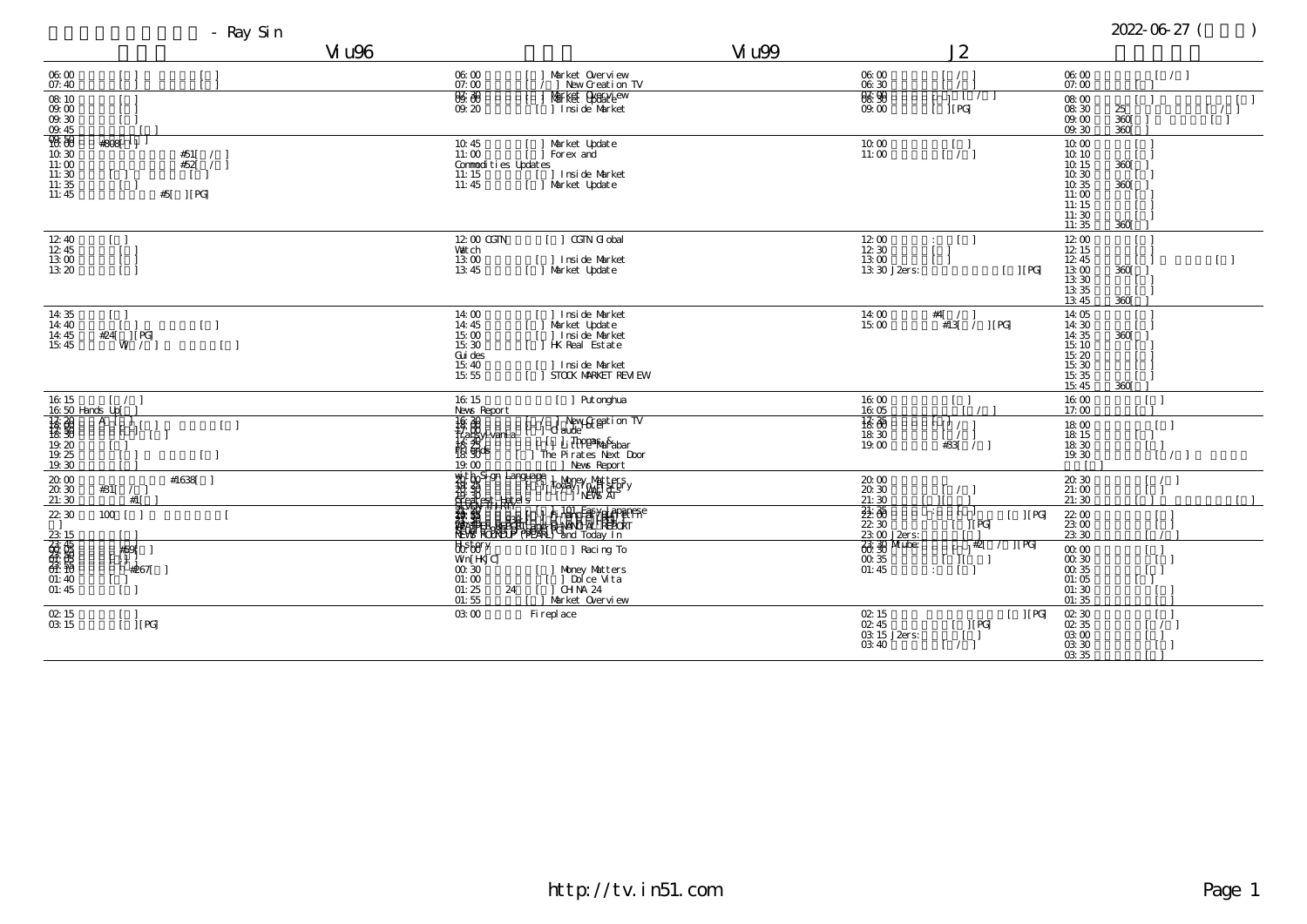|                                                                                                                                                                                                                                                                                                                                                                                           | Vi u96                                                                                                                                                                                                                                                                                                                                                                                                                              |                                                                                                                       | Vi u99 |                                                                                         |                                        |
|-------------------------------------------------------------------------------------------------------------------------------------------------------------------------------------------------------------------------------------------------------------------------------------------------------------------------------------------------------------------------------------------|-------------------------------------------------------------------------------------------------------------------------------------------------------------------------------------------------------------------------------------------------------------------------------------------------------------------------------------------------------------------------------------------------------------------------------------|-----------------------------------------------------------------------------------------------------------------------|--------|-----------------------------------------------------------------------------------------|----------------------------------------|
| 06:00<br>$\begin{bmatrix} 1 \end{bmatrix}$<br>07:40<br>07:45                                                                                                                                                                                                                                                                                                                              | 06.00<br>07:00<br>07: 30 NBC<br>News                                                                                                                                                                                                                                                                                                                                                                                                | Market Overview<br>/   New Creation TV<br>J NBC N ght l y                                                             |        | 06:00<br>06:30<br>07:00<br>07:30                                                        |                                        |
| $\mathop{08.} \limits^{\text{OS. 10}}$ $\mathop{09.} \limits^{\text{OS. 10}}$<br>09.30<br>$\frac{09.45}{09.50}$                                                                                                                                                                                                                                                                           | $08:00$<br>09.00<br>09.20                                                                                                                                                                                                                                                                                                                                                                                                           | Market Overview<br>Market Update<br>  Inside Market                                                                   |        | $\frac{08}{09} \frac{00}{00}$                                                           |                                        |
| #809[<br>10.00<br>10:30<br>#53[<br>#54[<br>$\sqrt{2}$<br>11:00<br>11:30<br>- 1<br>$\frac{11:35}{11:45}$<br>$\Box$<br> [PG]<br>#6[                                                                                                                                                                                                                                                         | $^{10.45}_{11:00}$<br>Conmodities Updates<br>11:15<br>11:45                                                                                                                                                                                                                                                                                                                                                                         | Market Update<br>Forex and<br>[ ] Inside Market<br>[ ] Market Update                                                  |        | $\begin{array}{c} 10.00 \\ 11.00 \end{array}$                                           |                                        |
| 12:40<br>12:45<br>13:00<br>13:20                                                                                                                                                                                                                                                                                                                                                          | 12:00 CGTN<br>Vait ch<br>13:00<br>13.45                                                                                                                                                                                                                                                                                                                                                                                             | CGTN Gl obal<br>] Insi de Market<br>[ ] Market Update                                                                 |        | $\begin{array}{l} 12 \ 00 \\ 12 \ 30 \\ 13 \ 00 \\ 13 \ 30 \ J2ers \end{array}$         | $\ddot{\phantom{a}}$<br>$\overline{1}$ |
| 14:35<br>$[\ ]$<br>14:40<br>$\begin{bmatrix} 1 \end{bmatrix}$<br>14:45<br>#25[<br>] [ PG<br>15:45<br>W'                                                                                                                                                                                                                                                                                   | 14:00<br>$^{14:45}_{15:00}$<br>$\mathbb{I}$<br>15:30<br>Gui des<br>15:40<br>15:55                                                                                                                                                                                                                                                                                                                                                   | Inside Market<br>Market Update<br>  Inside Market<br>  HK Real Estate<br>[ ] Inside Market<br>[ ] STOOK MARKET REM EW |        | 14:00<br>15:00                                                                          | #5                                     |
|                                                                                                                                                                                                                                                                                                                                                                                           | 16:15<br>News Report                                                                                                                                                                                                                                                                                                                                                                                                                | [ ] Put onghua                                                                                                        |        | 16:00<br>16:05                                                                          |                                        |
| $\begin{array}{ l l l } \hline \rule{0pt}{2.5ex}16 & 15 & & & \\ \hline 16 & 50 & \text{Hands } \rule{0pt}{2.5ex} \rule{0pt}{2.5ex} \rule{0pt}{2.5ex} \rule{0pt}{2.5ex} \rule{0pt}{2.5ex} \rule{0pt}{2.5ex} \rule{0pt}{2.5ex} \rule{0pt}{2.5ex} \rule{0pt}{2.5ex} \rule{0pt}{2.5ex} \rule{0pt}{2.5ex} \rule{0pt}{2.5ex} \rule{0pt}{2.5ex} \rule{0pt}{2.5ex} \rule{0pt}{2.5ex} \$<br>19.30 | $\begin{array}{c c c c} \hline \text{R} & \text{R} & \text{R} \\ \hline \text{R} & \text{R} & \text{R} \\ \text{R} & \text{R} & \text{R} \\ \text{R} & \text{R} & \text{R} \\ \text{R} & \text{R} & \text{R} \\ \text{R} & \text{R} & \text{R} \\ \text{R} & \text{R} & \text{R} \\ \text{R} & \text{R} & \text{R} \\ \text{R} & \text{R} & \text{R} \\ \text{R} & \text{R} & \text{R} \\ \text{R} & \text{R} & \text{R} \\ \text{$ | / New Steption TV<br>  Claude<br>  [ ] Arthama <sub>nga</sub> &<br>] News Report                                      |        | $\frac{16}{18} \frac{35}{90}$<br>19:00                                                  |                                        |
| $20.00\,$<br>#1639<br>20.30<br>#32[ $/$ ]<br>#2[ ] [PG]<br>21:30                                                                                                                                                                                                                                                                                                                          |                                                                                                                                                                                                                                                                                                                                                                                                                                     |                                                                                                                       |        |                                                                                         |                                        |
| $22\,30$<br>$100$ [ ]                                                                                                                                                                                                                                                                                                                                                                     |                                                                                                                                                                                                                                                                                                                                                                                                                                     |                                                                                                                       |        | 23:00 J2ers:<br>23:30 Mube:                                                             |                                        |
| $\frac{23}{60}$ $\frac{15}{60}$ $\frac{45}{60}$ $\frac{45}{60}$ $\frac{45}{60}$ $\frac{45}{60}$ $\frac{45}{60}$ $\frac{45}{60}$<br>⊭60<br>#268                                                                                                                                                                                                                                            | 01:10<br>01:15<br>H st or y<br>01: 35<br>24                                                                                                                                                                                                                                                                                                                                                                                         | Financial Bulletin<br>NEWS ROUNDLP (PEARL) and Today In<br>$[$ ] CHNA 24                                              |        | $\begin{array}{c} 00.20 \\ 00.25 \\ 00.30 \end{array}$<br>$00.35$<br>01: 20 RLNN NG MAN |                                        |
| 02:15<br>i j[PG]<br>03:15                                                                                                                                                                                                                                                                                                                                                                 | 02:05<br>03:00                                                                                                                                                                                                                                                                                                                                                                                                                      | [ ] Market Overview<br>Fi repl ace                                                                                    |        | 03:15 J2ers:<br>03:40                                                                   |                                        |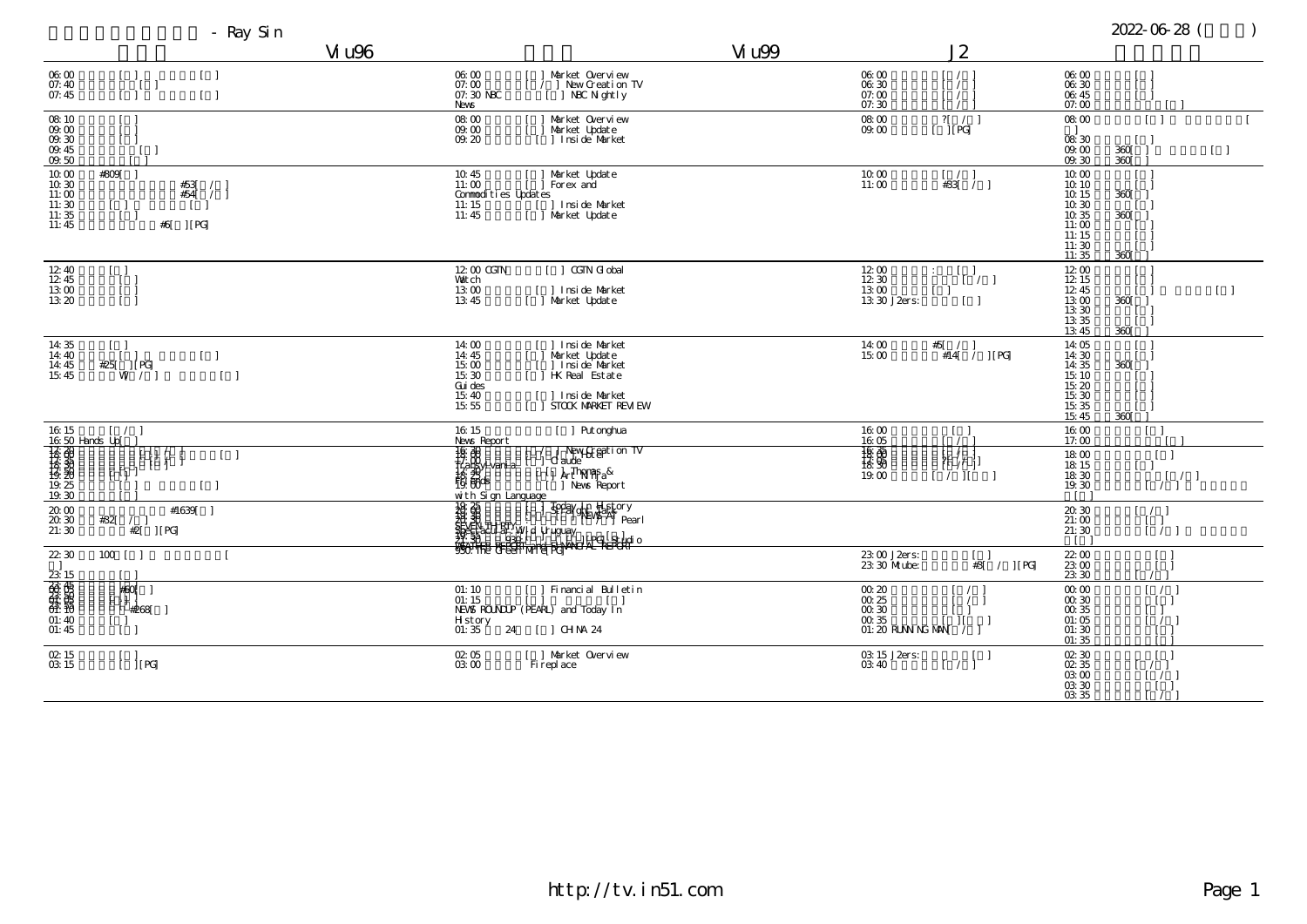|                                                                                                                                                                                                                                                                                                                                                                                                       | Vi u96                                                                                  |                                                                                                                   | Vi u99                                                                             |     |
|-------------------------------------------------------------------------------------------------------------------------------------------------------------------------------------------------------------------------------------------------------------------------------------------------------------------------------------------------------------------------------------------------------|-----------------------------------------------------------------------------------------|-------------------------------------------------------------------------------------------------------------------|------------------------------------------------------------------------------------|-----|
| 06:00<br>$[\ ]$<br>$\Box$<br>07:40<br>07:45<br>$\begin{bmatrix} -1 \end{bmatrix}$                                                                                                                                                                                                                                                                                                                     | 06:00<br>07:00<br>07:30 NBC<br>News                                                     | Market Overview<br>/   New Creation TV<br>J NBC N ght l y                                                         | 06:00<br>$\frac{06}{07}$ : $\frac{30}{00}$<br>07: 25 RUNN NG MAN                   |     |
| $\begin{array}{c} 08.10 \\ 09.00 \\ 09.30 \end{array}$<br>09:45<br>09.50                                                                                                                                                                                                                                                                                                                              | 08:00<br>09.00<br>09.20                                                                 | Market Overview<br>Market Update<br>Inside Market                                                                 | 09.00                                                                              |     |
| #810[ ]<br>10.00<br>10.30<br>#55[<br>#56[<br>11:00<br>11:30<br>$\begin{bmatrix} 1 \\ 1 \end{bmatrix}$<br>11:35<br>11:45<br>#7[ ] [ PG]                                                                                                                                                                                                                                                                | 10.45<br>11:00<br>Conmodities Updates<br>11:15<br>11:45                                 | Market Update<br>Forex and<br>] Insi de Market<br>Market Update                                                   | $\begin{array}{c} 10.00 \\ 11.00 \end{array}$                                      |     |
| $\substack{12\\12\\45}$<br>L<br>$\begin{smallmatrix} 13 & 00\\ 13 & 20 \end{smallmatrix}$                                                                                                                                                                                                                                                                                                             | 12:00 CGTN<br>Vat ch<br>$\begin{array}{c} 13 \ 00 \\ 13 \ 45 \end{array}$               | CGTN G obal<br>] Insi de Market<br>Market Updat e                                                                 | $\begin{array}{l} 12 \ 45 \\ 12 \ 50 \\ 12 \ 55 \\ 13 \ 00 \end{array}$            |     |
| 14:35<br>14:40<br>$\begin{bmatrix} 1 \end{bmatrix}$<br>$[\begin{smallmatrix} 1 & 1 & 1 \\ 1 & 1 & 1 \\ 1 & 1 & 1 \end{smallmatrix}]$<br>$\begin{array}{c} 14 \cdot 45 \\ 15 \cdot 45 \end{array}$<br>#26[<br>$\lceil$ $\rceil$                                                                                                                                                                        | 14:00<br>14:45<br>15:00<br>15:30<br>Gui des<br>15:40<br>15:55                           | Insi de Market<br>Market Update<br>J Insi de Market<br>HK Real Estate<br>] Inside Market<br>I STOCK MARKET REM EW | 14:00<br>15:00                                                                     | #6[ |
| $16.15$ $[ / 16.50$ Hands Up                                                                                                                                                                                                                                                                                                                                                                          | $16\,$ $15$<br>News Report                                                              | [ ] Put onghua                                                                                                    | 16:00<br>16:05 RUNN NG MAN                                                         |     |
| $\frac{1}{18}$<br>r ti i                                                                                                                                                                                                                                                                                                                                                                              | $\begin{array}{l} 16.30 \\ 15.30 \\ 17.40 \\ 18.25 \\ 18.30 \\ 19.30 \\ \end{array}$    | New Greation TV<br>  d'aude<br>  Li Trpp#Raf¥abar<br>  Both Worlds                                                | 18:00<br>18:30<br>19.00                                                            |     |
| #1640[<br>$\frac{7}{43}$ [PG]<br>#33                                                                                                                                                                                                                                                                                                                                                                  | AN AH<br>CHARLENGE   11 POPUL<br>1955 - Androneda <sub>l</sub> Strain PG<br>1955 -      | The Mark Penetton<br>Bell The Mark of The Second<br>The Hotel The Second<br>[1] Pel Esperanto                     | $\begin{array}{c} 20.00 \\ 20.30 \\ 21:30 \end{array}$<br>CHECK IN<br>$\therefore$ |     |
| 22:30<br>$100$ $\left[$ $\right]$                                                                                                                                                                                                                                                                                                                                                                     | VEATHER REPORT and FINANCIAL REPORT                                                     |                                                                                                                   | 22:00<br>22:30<br>2300                                                             |     |
| $\frac{23}{60}$ $\frac{15}{60}$ $\frac{60}{60}$ $\frac{15}{60}$ $\frac{60}{60}$ $\frac{1}{60}$ $\frac{1}{60}$ $\frac{1}{60}$ $\frac{1}{60}$ $\frac{1}{60}$ $\frac{1}{60}$ $\frac{1}{60}$ $\frac{1}{60}$ $\frac{1}{60}$ $\frac{1}{60}$ $\frac{1}{60}$ $\frac{1}{60}$ $\frac{1}{60}$ $\frac{1}{60}$ $\frac{1}{6$<br>#61∫<br>#269<br>$\lceil - \rceil$<br>01:45<br>$\begin{bmatrix} 1 & 1 \end{bmatrix}$ | 00.05<br>$\infty$ 10<br>NEWS ROUNDLP (PEARL) and Today In<br>Hstory<br>00.30<br>Tal ent | Financial Bulletin<br>[ ] Britain's Cot                                                                           | <b>88 30 Mube:</b><br>00.35                                                        |     |
| 02:15<br>$\dot{\rm J}$ [ PG]<br>03:15                                                                                                                                                                                                                                                                                                                                                                 | 體體<br>24<br>03:00                                                                       | <b>Pritteina</b> \$400t<br>  Market Overview<br>Fi repl ace                                                       | 02:00<br>02.30<br>03:00<br>03:30                                                   |     |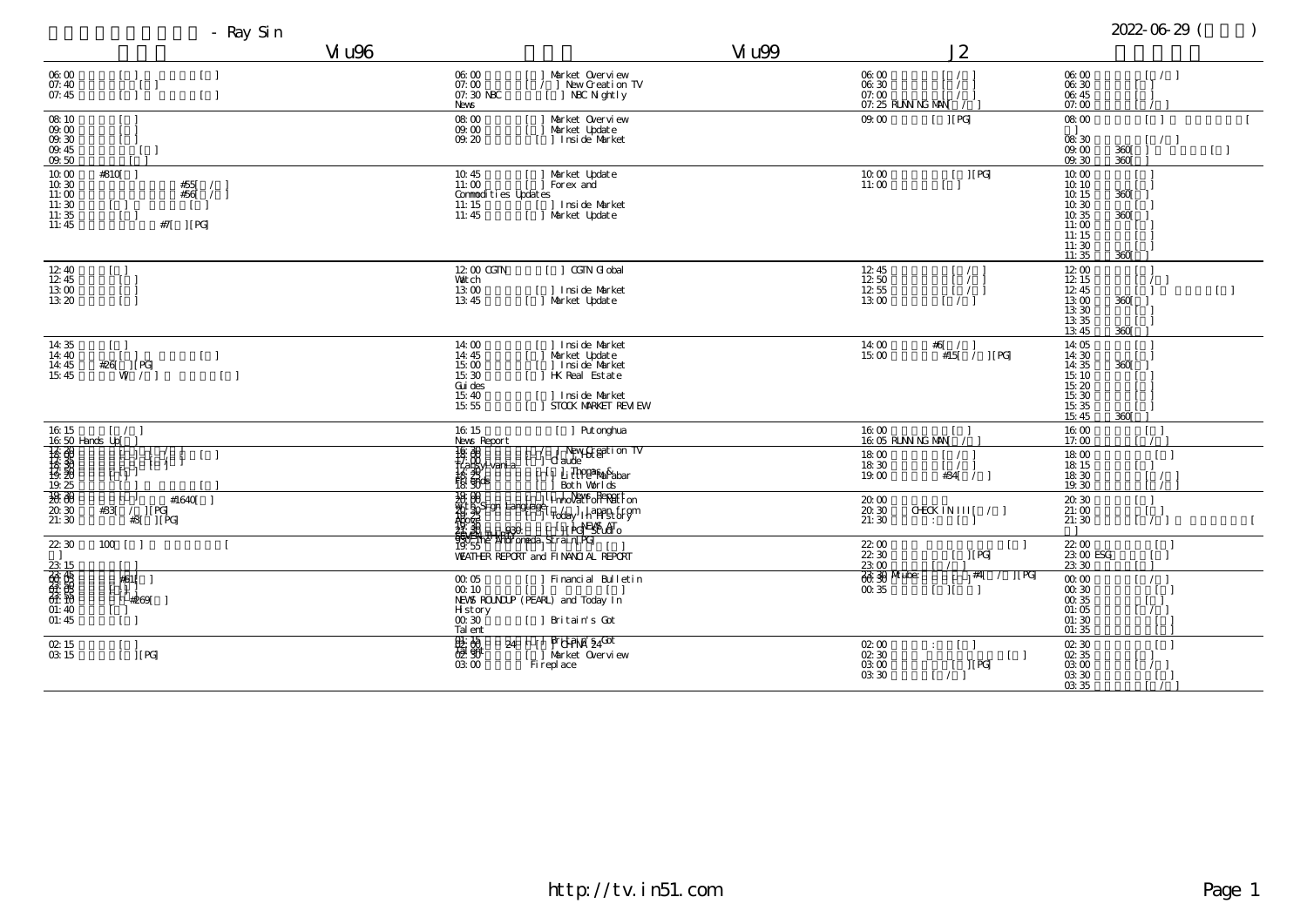| - Ray Sin                                                                                                                                                                                                                                                                                                                                                                            |                                                               |                                                                                                                                                                                                                  |                                                                                                                                                                                                                      |
|--------------------------------------------------------------------------------------------------------------------------------------------------------------------------------------------------------------------------------------------------------------------------------------------------------------------------------------------------------------------------------------|---------------------------------------------------------------|------------------------------------------------------------------------------------------------------------------------------------------------------------------------------------------------------------------|----------------------------------------------------------------------------------------------------------------------------------------------------------------------------------------------------------------------|
|                                                                                                                                                                                                                                                                                                                                                                                      | Vi u96                                                        | Vi u99                                                                                                                                                                                                           |                                                                                                                                                                                                                      |
| 06:00<br>$\begin{bmatrix} & 1 \\ & 1 \\ & 1 \end{bmatrix}$<br>$\begin{bmatrix} 1 \end{bmatrix}$<br>07:40<br>-1<br>$[\quad]$<br>07:45                                                                                                                                                                                                                                                 | 06:00<br>07:00<br>07:30 NBC<br>News                           | Market Overview<br>06:00<br>06.30<br>/ ] New Creation TV<br>[ ] NBC N ghtly<br>07:00<br>07:30                                                                                                                    |                                                                                                                                                                                                                      |
| $\frac{08}{09}$ $\frac{10}{00}$<br>09.30<br>09.45<br>09.50                                                                                                                                                                                                                                                                                                                           | 08:00<br>09.00<br>09.20                                       | 09.00<br>Market Overview<br>Market Update<br>1 Insi de Market                                                                                                                                                    |                                                                                                                                                                                                                      |
| 10:00<br>#811[ ]<br>$10.30$<br>#57<br>#58[<br>11:00<br>$\begin{array}{c} 11:30 \\ 11:35 \end{array}$<br>$\begin{smallmatrix} 1 & 1 \\ 1 & 1 \end{smallmatrix}$<br>$\,$ ] [ PG] $\,$<br>11:45<br>#8                                                                                                                                                                                   | 10:45<br>11:00<br>Commodities Updates<br>11:15<br>11:45       | Market Update<br>10.00<br>Forex and<br>11:00<br>[] Inside Market<br>[] Market Update                                                                                                                             | <b>CHECK II</b>                                                                                                                                                                                                      |
| 12:40<br>$\lceil$ $\lceil$<br>12.45<br>13:00<br>13:20                                                                                                                                                                                                                                                                                                                                | 12:00 CGTN<br><b>Vatch</b><br>12:30<br>13.00<br>13:45         | $\lceil$   CGTN G obal<br>Market Update<br>J. Inside Market<br>Market Update<br>13:30                                                                                                                            | $\begin{array}{l} 12 \ 00 \\ 12 \ 30 \\ 13 \ 00 \  \, \text{J2ers:} \end{array}$<br>$\mathbb{R}^n$<br>$\Box$                                                                                                         |
| 14:35<br>$\Box$<br>14:40<br>$\begin{bmatrix} 1 \end{bmatrix}$<br>$#27$ $ $ $ $ $ $ $PG$<br>14:45<br>15:45<br>$W$ /<br>$[\ ]$                                                                                                                                                                                                                                                         | 14:00<br>14:45<br>15.00<br>15:30<br>Gui des<br>15:40<br>15:55 | ] Insi de Market<br>Market Updat e<br>] Insi de Market<br>14:00<br>15:00<br><b>HK</b> Real Estate<br>Insi de Market<br>STOCK MARKET REM EW                                                                       | #7[                                                                                                                                                                                                                  |
| 16:15<br>$\sqrt{2}$<br>16:50 Hands Up[ ]<br>17:20<br>18.50<br>$\lceil$<br>18:30<br>$\begin{array}{c} 19.20 \\ 19.25 \end{array}$<br>$\begin{bmatrix} 1 \end{bmatrix}$<br>19:30                                                                                                                                                                                                       | 16:15<br>News Report<br>16:30<br>with Sign Language           | Put onghua<br>16:00<br>16:05<br>17:30<br>New Creation TV<br>$\begin{bmatrix} \text{Qudef}_{\text{Hole}} \\ \text{I} \end{bmatrix}$ thomas &<br>18:00<br>18:30<br>19.00<br>] The Inbestigators<br>[ ] News Report |                                                                                                                                                                                                                      |
| $\substack{20.00\\20.30}$<br>#1641 $\lceil$<br>#34 /     PG <br>21:30<br>#4<br>22:30<br>25                                                                                                                                                                                                                                                                                           | <b>HARRY THE REAL PROPERTY</b>                                | Foday Wald story<br>[ ] Extreme Cake<br>$\substack{20.00\\20.30}$<br>21:00<br>SE SER REGGET and Fiteral SE Motor                                                                                                 | $\frac{22}{22}$<br>$\frac{22}{30}$<br>$\frac{23}{30}$ $\frac{1}{23}$<br>$\frac{1}{23}$<br>$\frac{1}{23}$<br>$\frac{1}{23}$<br>$\frac{1}{23}$<br>$\frac{1}{23}$<br>$\frac{1}{23}$<br>$\frac{1}{23}$<br>$\frac{1}{23}$ |
| $\frac{23}{60}$ $\frac{15}{60}$ $\frac{15}{60}$ $\frac{15}{60}$ $\frac{15}{60}$ $\frac{15}{60}$ $\frac{15}{60}$ $\frac{15}{60}$ $\frac{15}{60}$ $\frac{15}{60}$ $\frac{15}{60}$ $\frac{15}{60}$ $\frac{15}{60}$ $\frac{15}{60}$ $\frac{15}{60}$ $\frac{15}{60}$ $\frac{15}{60}$ $\frac{15}{60}$ $\frac{1$<br>#62<br> [PG]<br>H.<br>#270[<br>$\lceil \cdot \rceil$<br>01:45<br>$\Box$ | Thi rd Kind PG                                                | History<br><b>18</b> 48<br>Miter Show <u>Close</u> Encounters of the<br>Dol.ce, Vita<br> -<br>  Paci [BG]OLate<br>$\frac{00}{01:50}$                                                                             | <b>SEE SEE MARGES</b><br>$\pm$                                                                                                                                                                                       |
| $\underset{\text{OS}}{\text{O2: }} 15$<br>$ $ [ PG]                                                                                                                                                                                                                                                                                                                                  | 24<br>$\begin{array}{c} 03.25 \\ 03.55 \end{array}$           | CH NA 24<br>02:15<br>02:45<br>Market Overview<br>03:40                                                                                                                                                           | 03:15 J2ers: Bl ah                                                                                                                                                                                                   |

## http://tv.in51.com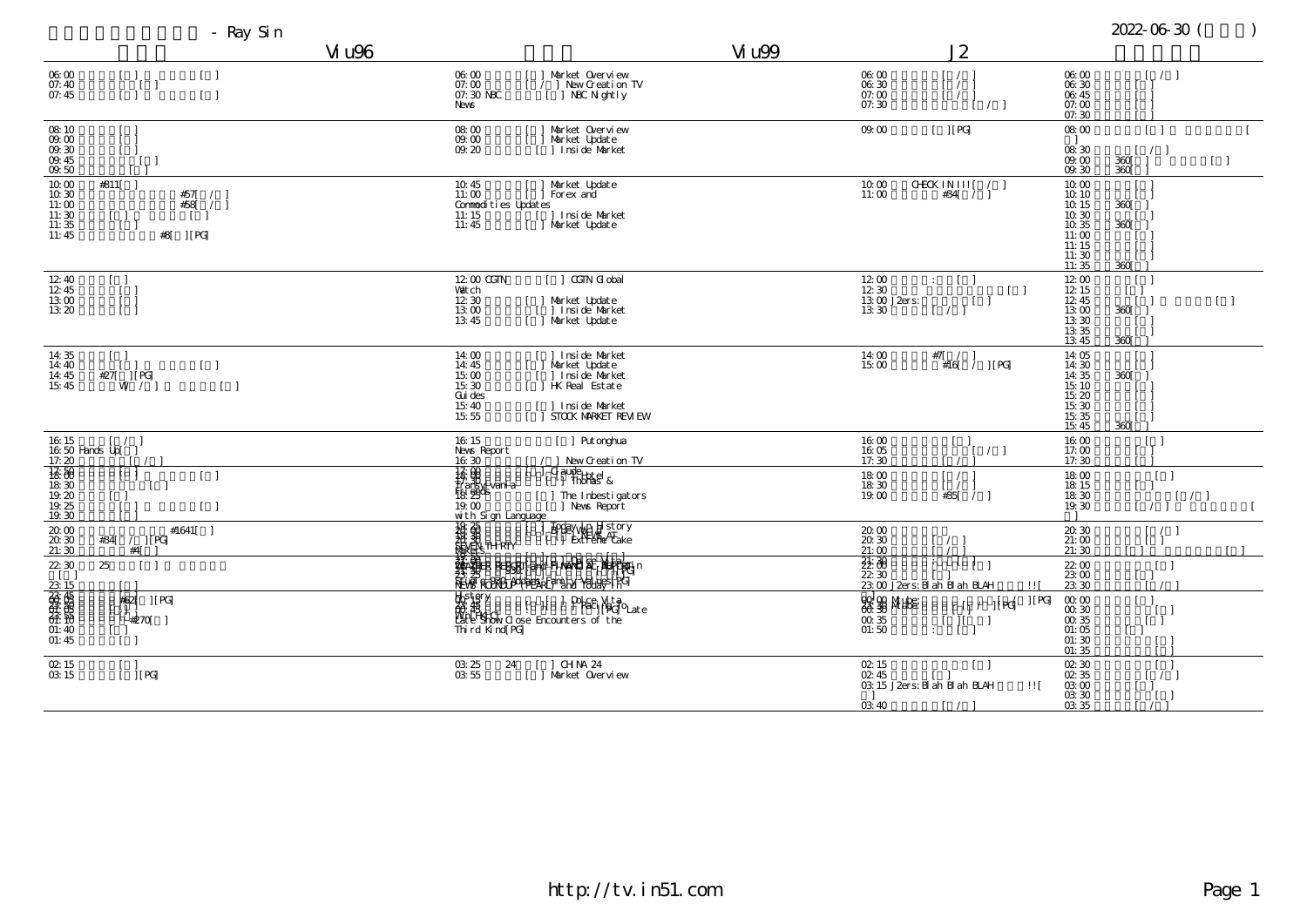|                                                                                                                                                                                                                                                                                                                                                                                                                         | - Ray Sin                                                    |                                                          |                                                                                                                                                                                                                                                                                                                                                                   |                                                                         |  |
|-------------------------------------------------------------------------------------------------------------------------------------------------------------------------------------------------------------------------------------------------------------------------------------------------------------------------------------------------------------------------------------------------------------------------|--------------------------------------------------------------|----------------------------------------------------------|-------------------------------------------------------------------------------------------------------------------------------------------------------------------------------------------------------------------------------------------------------------------------------------------------------------------------------------------------------------------|-------------------------------------------------------------------------|--|
|                                                                                                                                                                                                                                                                                                                                                                                                                         |                                                              | Vi u96                                                   |                                                                                                                                                                                                                                                                                                                                                                   | Vi u99                                                                  |  |
| 06:00<br>07:45                                                                                                                                                                                                                                                                                                                                                                                                          | $\Box$                                                       | 06:00<br>07:00<br>07:30 NBC<br>News                      | Market Overview<br>] New Creation TV<br>[ ] NBC N ghtly                                                                                                                                                                                                                                                                                                           | 06:00<br>06:30<br>07:00                                                 |  |
|                                                                                                                                                                                                                                                                                                                                                                                                                         |                                                              | 08.00<br>09.55                                           | Market Overview<br><b>HSAR 25th Anniversary</b>                                                                                                                                                                                                                                                                                                                   | 08:05<br>$09.00$<br>$09.55$                                             |  |
|                                                                                                                                                                                                                                                                                                                                                                                                                         | $\begin{array}{c}  [{\rm\,PG}] \cr  [{\rm\,PG}] \end{array}$ |                                                          | Gel element i ons and I naugural LC eremony of                                                                                                                                                                                                                                                                                                                    | 10.25<br>10.50                                                          |  |
|                                                                                                                                                                                                                                                                                                                                                                                                                         | $#9$ $ $ $ $ $ $ $ $ $ $ $ $ $ $ $ $ $ $<br>$\frac{1}{2}$    |                                                          |                                                                                                                                                                                                                                                                                                                                                                   | 接到                                                                      |  |
| 14:40                                                                                                                                                                                                                                                                                                                                                                                                                   | #27<br>$\overline{\phantom{a}}$ if PG.                       |                                                          |                                                                                                                                                                                                                                                                                                                                                                   |                                                                         |  |
|                                                                                                                                                                                                                                                                                                                                                                                                                         | ÙЫ                                                           | $\frac{16.50}{12000}$                                    | <b>Extreme</b> Cakehe                                                                                                                                                                                                                                                                                                                                             |                                                                         |  |
|                                                                                                                                                                                                                                                                                                                                                                                                                         |                                                              | <b>Tarta</b><br>Helsen<br>Bastroanta<br>Bastroan         | <del>, 101 Fasy, Japanese</del><br>  The Hibesti gators<br>LINELY & Rati bBar TV                                                                                                                                                                                                                                                                                  | $\begin{array}{c} 18 \ 00 \\ 18 \ 30 \end{array}$<br>19.00              |  |
| $\begin{array}{r} 14467 \\ 44567 \\ 1630 \\ 1830 \\ 1830 \\ 1830 \\ 1830 \\ 1830 \\ 1830 \\ 1830 \\ 1830 \\ 1830 \\ 1830 \\ 1830 \\ 1830 \\ 1830 \\ 1830 \\ 1830 \\ 1830 \\ 1830 \\ 1830 \\ 1830 \\ 1830 \\ 1830 \\ 1830 \\ 1830 \\ 1830 \\ 1830 \\ 1830 \\ 1830 \\ 1830 \\ 1830 \\ 1830 \\ 1830 \\ 1830 \\ $                                                                                                           | #5<br>$\vert$ [ PG]                                          | †द्रः ⊖                                                  | <b>Bude</b><br>  Produce Bugs Forever<br>    Pews Report                                                                                                                                                                                                                                                                                                          | $\begin{array}{c} 20.00 \\ 20.30 \\ 21:30 \end{array}$                  |  |
| $\begin{array}{r} 22 \overline{\smash)33.33 \times 15.45 \times 100 \times 100 \times 100 \times 100 \times 100 \times 100 \times 100 \times 100 \times 100 \times 100 \times 100 \times 100 \times 100 \times 100 \times 100 \times 100 \times 100 \times 100 \times 100 \times 100 \times 100 \times 100 \times 100 \times 100 \times 100 \times 100 \times 100 \times 100 \times 100 \times 100 \times 100 \times 1$ | 25                                                           |                                                          | <b>Finding</b><br><del>- 20 S</del> gn Language<br>- 10 S gn Language - 1 Today Party<br>- 20 S gn Language - 1 Party Easy<br>19 April 15<br>September 19 April 19 April 19 April 19 April 19 April 19 April 19 April 19 April 19 April 19 April 19 April 1<br>20 April 19 April 19 April 19 April 19 April 19 April 19 April 19 April 19 April 19 April 19 April | 22: 00<br>22: 30<br>23: 00 J2ers:<br>23: 30 M ube:                      |  |
|                                                                                                                                                                                                                                                                                                                                                                                                                         | #63<br>$\vert$ [ PG]<br>$#271$ [                             | $H_{\text{story}}$ 00.30                                 | NEWS ROUNDLP (PEARL) and Today In                                                                                                                                                                                                                                                                                                                                 | $\begin{array}{c} 00.30 \\ 00.35 \\ 01:30 \end{array}$                  |  |
|                                                                                                                                                                                                                                                                                                                                                                                                                         |                                                              | u 30<br>  PG  Late Late Show Batman<br><u>Returns[PG</u> |                                                                                                                                                                                                                                                                                                                                                                   |                                                                         |  |
| 02:15<br>03:15                                                                                                                                                                                                                                                                                                                                                                                                          | $[$ [ $PG$ ]                                                 | 02:55<br>24<br>03:25                                     | ] CHNA 24<br>Market Overview                                                                                                                                                                                                                                                                                                                                      | 02:00<br>$\begin{array}{c} 02.30 \\ 03.00 \end{array}$<br>03: 30 J2ers: |  |
|                                                                                                                                                                                                                                                                                                                                                                                                                         |                                                              |                                                          |                                                                                                                                                                                                                                                                                                                                                                   |                                                                         |  |

## http://tv.in51.com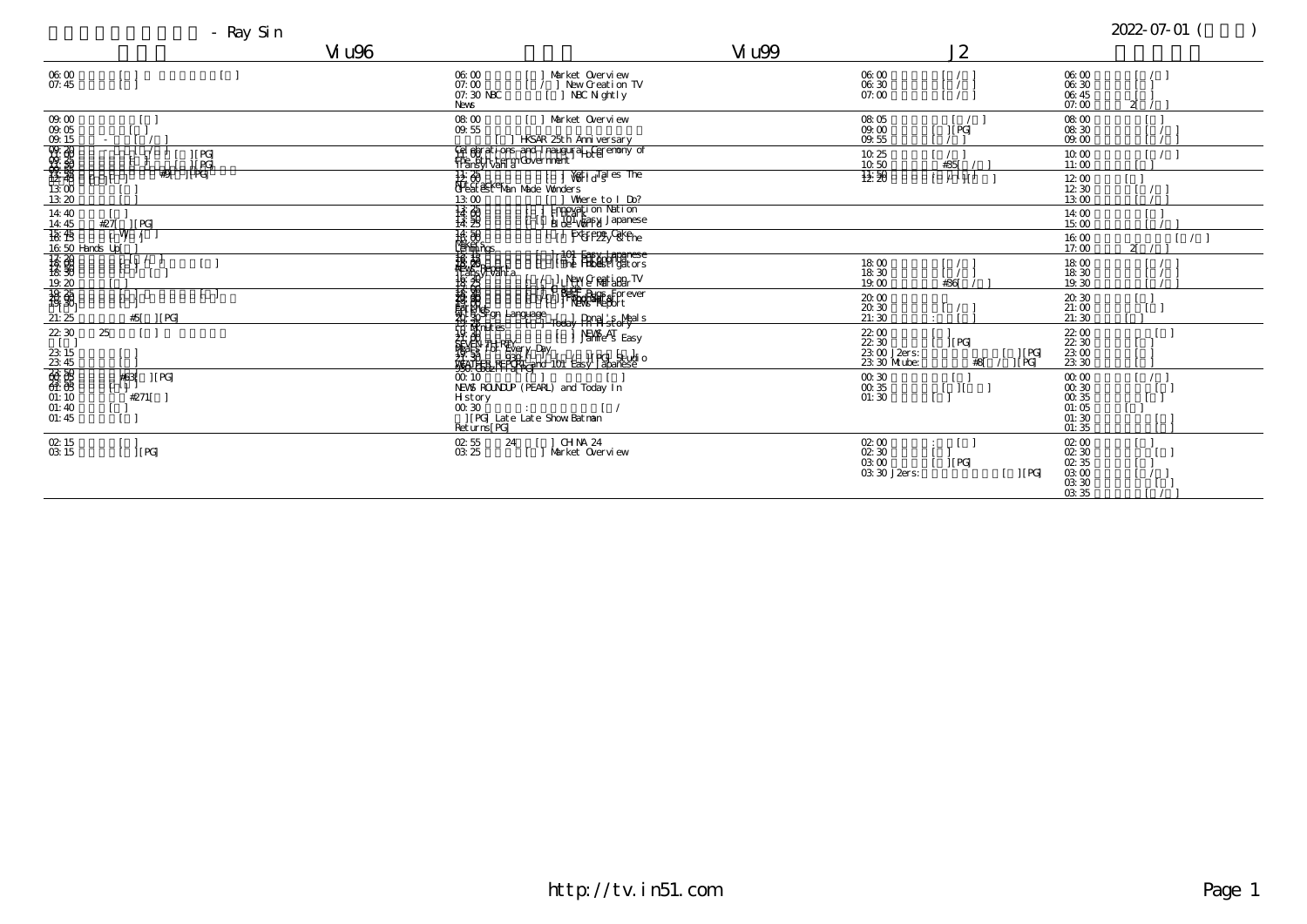## where  $V_1$  u96  $V_2$  and  $V_3$  and  $V_4$  u99  $V_5$  and  $V_7$  and  $V_8$   $V_9$  and  $V_9$  and  $V_9$  and  $V_9$  and  $V_9$  and  $V_9$  and  $V_9$  and  $V_9$  and  $V_9$  and  $V_9$  and  $V_9$  and  $V_9$  and  $V_9$  and  $V_9$  and  $V_9$  and

| 06:00<br>07:45                                                                             | 06:00<br>Market Overview<br>07:30 NBC<br>NBC N ght l y<br><b>News</b>                                                                                                                                                                                                                                                                                                                        | 06:00<br>06:30<br>07:00 |         |
|--------------------------------------------------------------------------------------------|----------------------------------------------------------------------------------------------------------------------------------------------------------------------------------------------------------------------------------------------------------------------------------------------------------------------------------------------------------------------------------------------|-------------------------|---------|
| 09.00<br>09.10<br>09:40                                                                    | 08:00<br>Market Overview<br>09.00<br>Best Bugs Forever<br>New Creation TV<br>09.30                                                                                                                                                                                                                                                                                                           | 06:30<br>09.30          |         |
| 10.15 GO<br>10:30 GO                                                                       | Hour of Power<br>10.00<br>Dol ce Vita<br>11:00<br>11:25<br>Pearl Magazine                                                                                                                                                                                                                                                                                                                    | 10:00<br>11:00          | Doct or |
|                                                                                            | $\frac{11.50}{\frac{11.50}{100}}$ rg<br>IPG The The Halsing<br>13:05<br>One Strange Rock                                                                                                                                                                                                                                                                                                     | 12:00<br>13:00<br>13:30 |         |
| VI I<br>$\mathfrak{t}_1$                                                                   | 14:00 AI [ ] Diagnosis on Denand?<br>The Computer WII See You Now<br>14:55<br>I nnovati on Nati on                                                                                                                                                                                                                                                                                           | 14:00<br>15:30          |         |
| $\frac{15}{18}$ $\frac{20}{18}$ ESG<br><b>DBI</b><br>16:15<br>$16.30$ Hands Up[<br>$17.00$ | $\frac{15}{15}$<br>101 Fasy Japanese<br>Showers of<br>Put onghua                                                                                                                                                                                                                                                                                                                             | 16:00<br>17:00          |         |
| ZÍ<br>17:30                                                                                | News Report<br>16:30<br>Thonas &                                                                                                                                                                                                                                                                                                                                                             |                         |         |
| #1642<br>श्                                                                                | Figi einds<br>$R$ eal, Life <sub>2</sub> 101<br>$101$ $\mathsf{r}$<br>Finder Richard<br><b>PARTIES</b><br>30<br>Praight Language   Proj.<br>20   SPHOV SPAL SLOCK                                                                                                                                                                                                                            | 18:00<br>21:35          | Poker   |
| 22:00<br>25                                                                                | $\frac{1}{2}$ $\frac{1}{2}$ $\frac{1}{2}$ $\frac{1}{2}$ $\frac{1}{2}$ $\frac{1}{2}$ $\frac{1}{2}$ $\frac{1}{2}$ $\frac{1}{2}$ $\frac{1}{2}$ $\frac{1}{2}$ $\frac{1}{2}$ $\frac{1}{2}$ $\frac{1}{2}$ $\frac{1}{2}$ $\frac{1}{2}$ $\frac{1}{2}$ $\frac{1}{2}$ $\frac{1}{2}$ $\frac{1}{2}$ $\frac{1}{2}$ $\frac{1}{2}$<br><sup>- yeve</sup> Studio<br><b>WATPER REPORT</b> and Simply Delicious | 22:30<br>23:30          | $\sim$  |
| $2300$<br>$2315$<br>$3315$<br>$339$<br>#64272 [PG]<br>#273                                 | $\overline{6f}$ , $\overline{8f}$ [ $PG$ ] $\overline{24}$ $\overline{e}$ [at e $\overline{e}$ at e $\overline{e}$ [A NA, $\overline{24}$ dent<br>$Evi$ $ $ $ \overrightarrow{PG} $                                                                                                                                                                                                          | 00.30<br>00.35<br>01:30 |         |
| $01.06$<br>$04.06$<br>$05.06$<br>$06.06$<br>#12                                            | Market Overview<br>02:05<br>03:00<br>Fi repl ace                                                                                                                                                                                                                                                                                                                                             | 02:00<br>03:00          | Poker   |